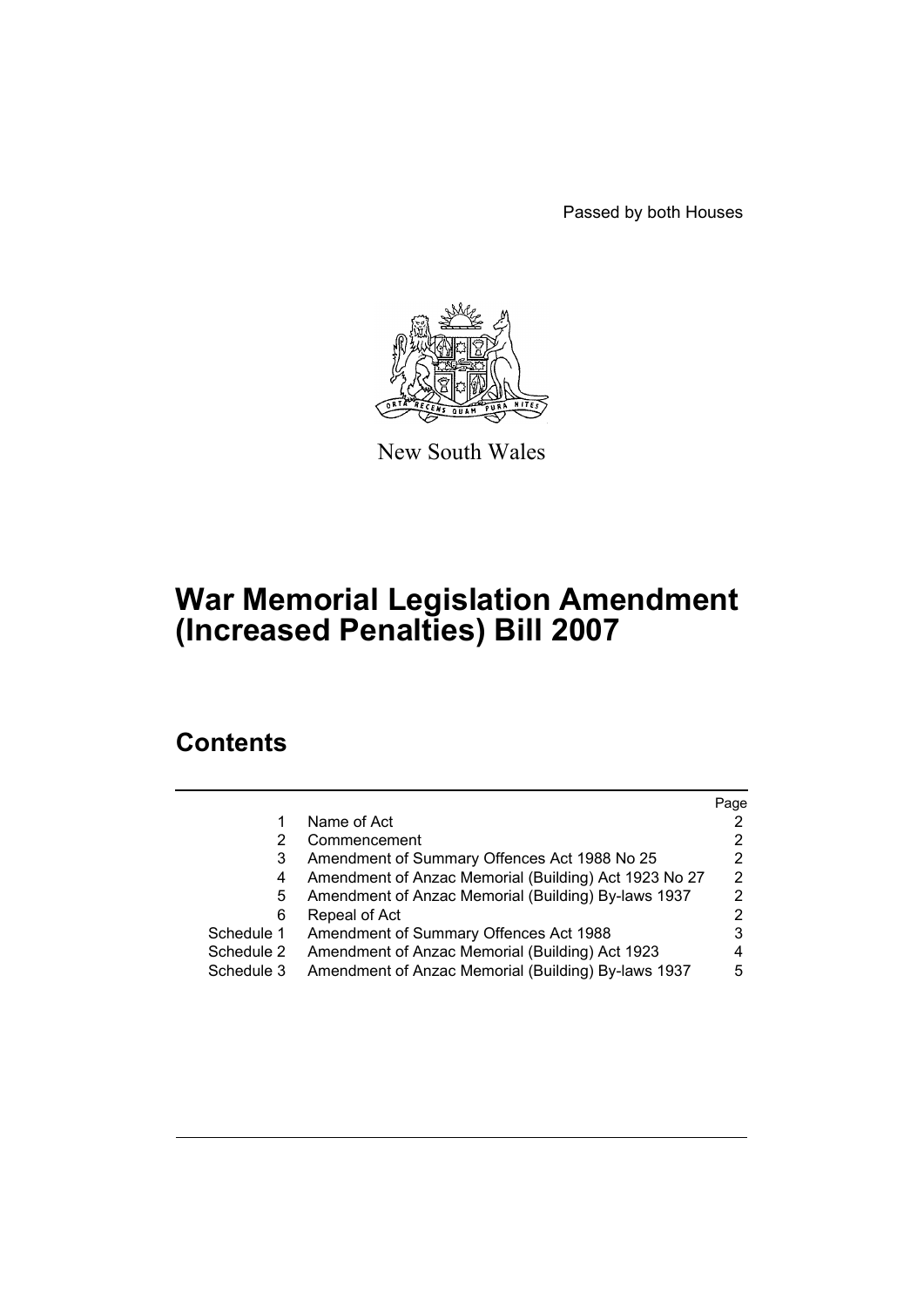*I certify that this public bill, which originated in the Legislative Assembly, has finally passed the Legislative Council and the Legislative Assembly of New South Wales.*

> *Clerk of the Legislative Assembly. Legislative Assembly, Sydney, , 2007*



New South Wales

## **War Memorial Legislation Amendment (Increased Penalties) Bill 2007**

Act No , 2007

An Act to amend the *Summary Offences Act 1988*, the *Anzac Memorial (Building) Act 1923* and the *Anzac Memorial (Building) By-laws 1937* to increase penalties for certain offences relating to war memorials under the *Summary Offences Act 1988* and the By-laws; and for other purposes.

*I have examined this bill and find it to correspond in all respects with the bill as finally passed by both Houses.*

*Assistant Speaker of the Legislative Assembly.*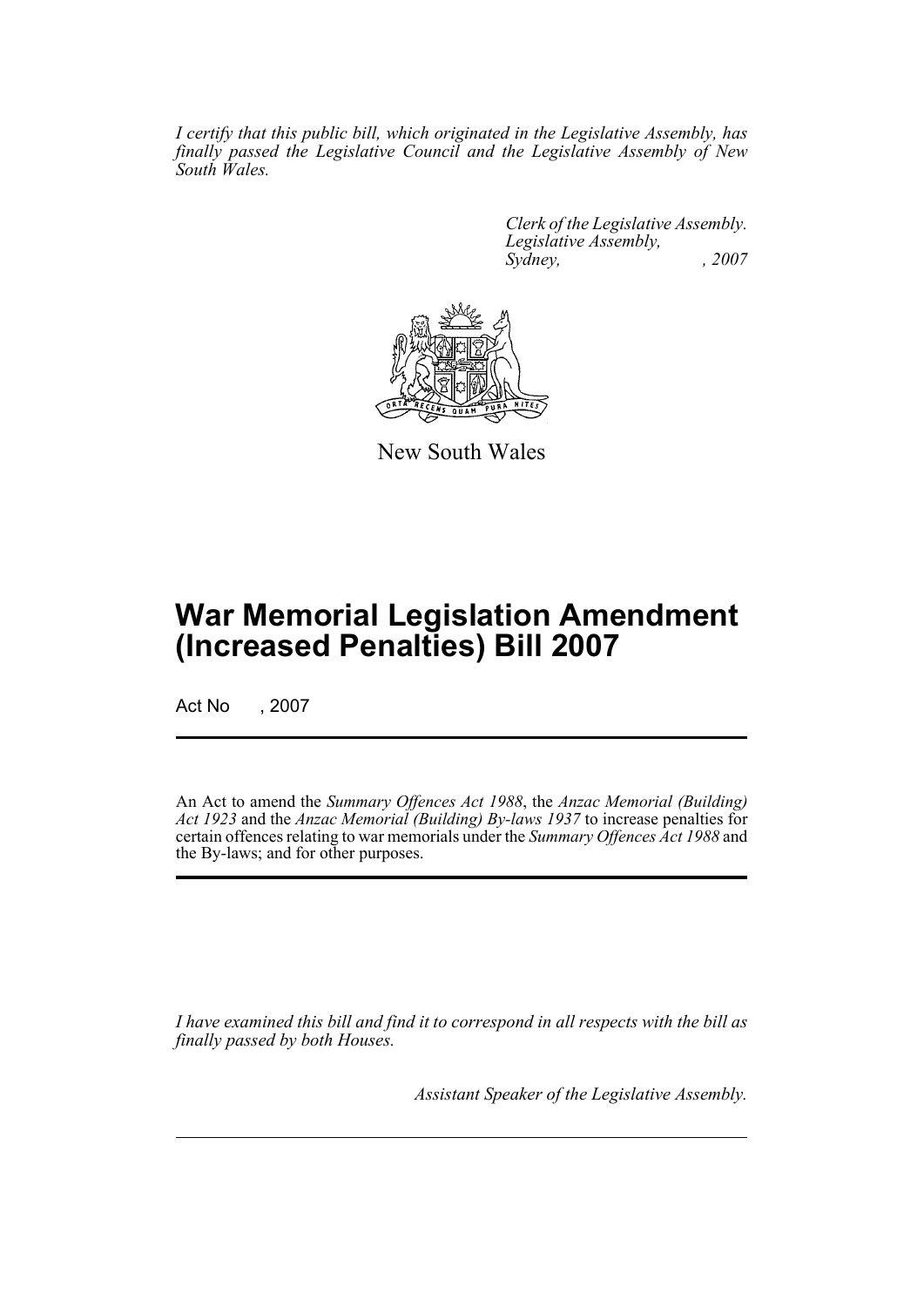### <span id="page-2-0"></span>**The Legislature of New South Wales enacts:**

### **1 Name of Act**

This Act is the *War Memorial Legislation Amendment (Increased Penalties) Act 2007*.

### <span id="page-2-1"></span>**2 Commencement**

This Act commences on the date of assent to this Act.

### <span id="page-2-2"></span>**3 Amendment of Summary Offences Act 1988 No 25**

The *Summary Offences Act 1988* is amended as set out in Schedule 1.

### <span id="page-2-3"></span>**4 Amendment of Anzac Memorial (Building) Act 1923 No 27**

The *Anzac Memorial (Building) Act 1923* is amended as set out in Schedule 2.

### <span id="page-2-4"></span>**5 Amendment of Anzac Memorial (Building) By-laws 1937**

The *Anzac Memorial (Building) By-laws 1937* are amended as set out in Schedule 3.

### <span id="page-2-5"></span>**6 Repeal of Act**

- (1) This Act is repealed on the day following the date of assent to this Act.
- (2) The repeal of this Act does not, because of the operation of section 30 of the *Interpretation Act 1987*, affect any amendment made by this Act.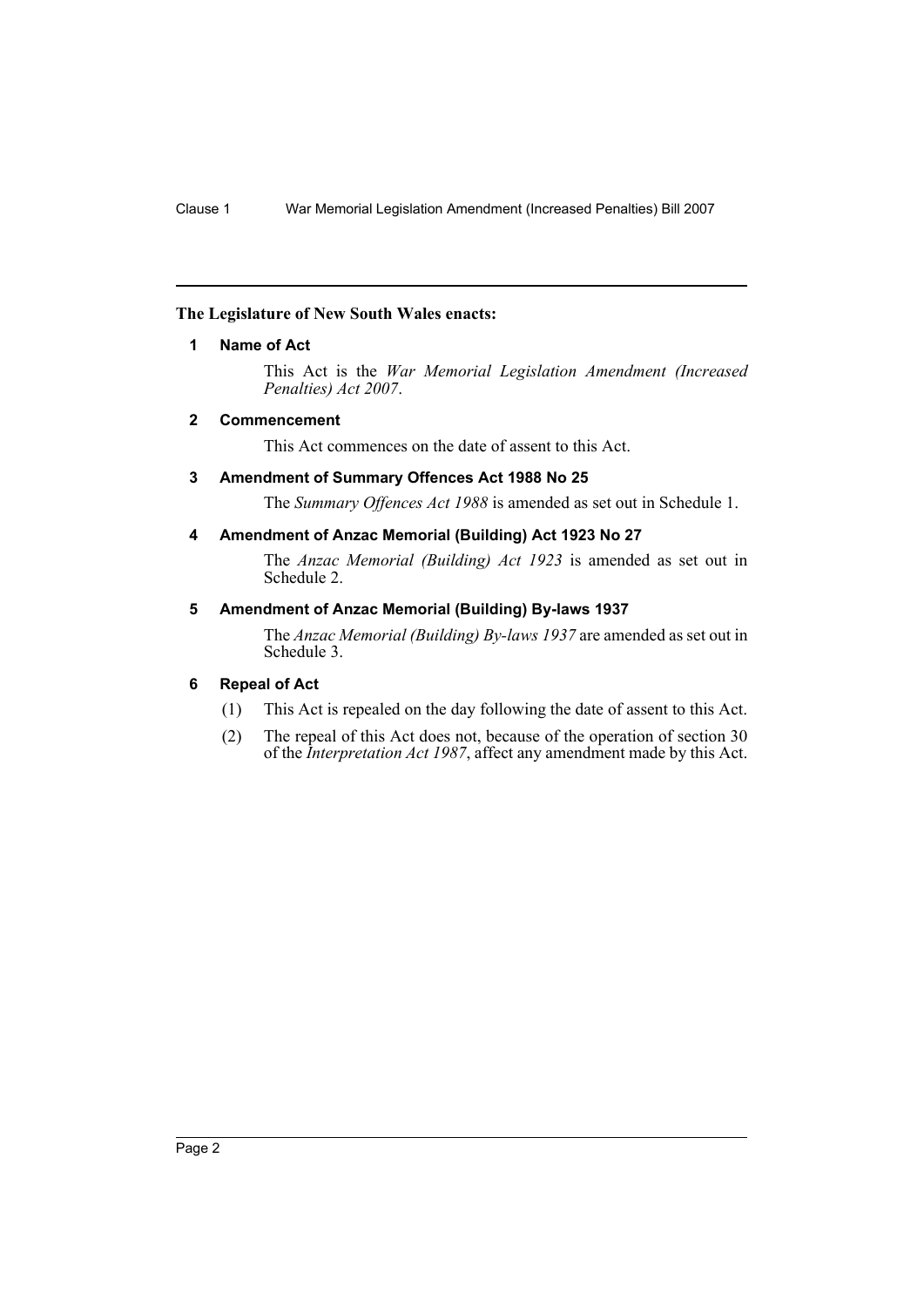War Memorial Legislation Amendment (Increased Penalties) Bill 2007

Amendment of Summary Offences Act 1988 Schedule 1

### <span id="page-3-0"></span>**Schedule 1 Amendment of Summary Offences Act 1988**

(Section 3)

#### **[1] Section 8 Damaging or desecrating protected places**

Omit the penalty provision to section 8 (2). Insert instead: Maximum penalty: 40 penalty units.

### **[2] Section 8 (3)**

Omit the penalty provision. Insert instead: Maximum penalty: 20 penalty units.

### **[3] Section 8 (3A)**

Insert after section 8 (3):

- (3A) Instead of imposing a fine on a person under this section, the court:
	- (a) may make an order under section 8 (1) of the *Crimes (Sentencing Procedure) Act 1999* directing the person to perform community service work, or
	- (b) may make an order under section 5 (1) of the *Children (Community Service Orders) Act 1987* requiring the person to perform community service work,

as the case requires.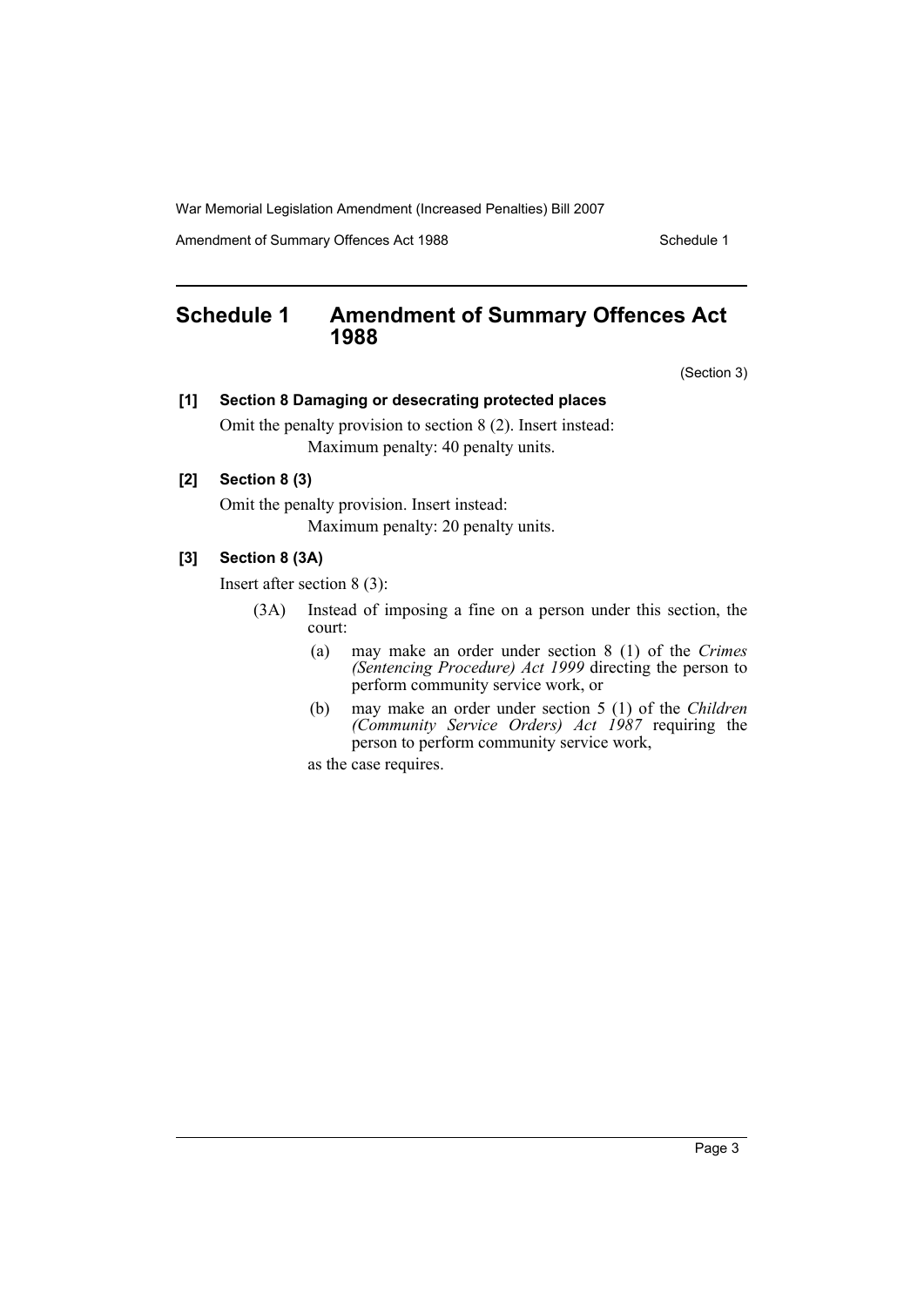War Memorial Legislation Amendment (Increased Penalties) Bill 2007

Schedule 2 Amendment of Anzac Memorial (Building) Act 1923

### <span id="page-4-0"></span>**Schedule 2 Amendment of Anzac Memorial (Building) Act 1923**

(Section 4)

### **[1] Section 9 By-laws**

Omit "20 penalty units" from section 9 (3). Insert instead "40 penalty units".

### **[2] Section 9 (4A)**

Insert after section 9 (4):

- (4A) Instead of imposing a fine on a person for an offence under a by-law that results in damage to, or the defacing of, the Memorial Building or any part of the land described in the Schedule, the court:
	- (a) may make an order under section 8 (1) of the *Crimes (Sentencing Procedure) Act 1999* directing the person to perform community service work, or
	- (b) may make an order under section 5 (1) of the *Children (Community Service Orders) Act 1987* requiring the person to perform community service work,

as the case requires.

#### **[3] Section 11 Compensation**

Omit "20 penalty units" from section 11 (1). Insert instead "40 penalty units".